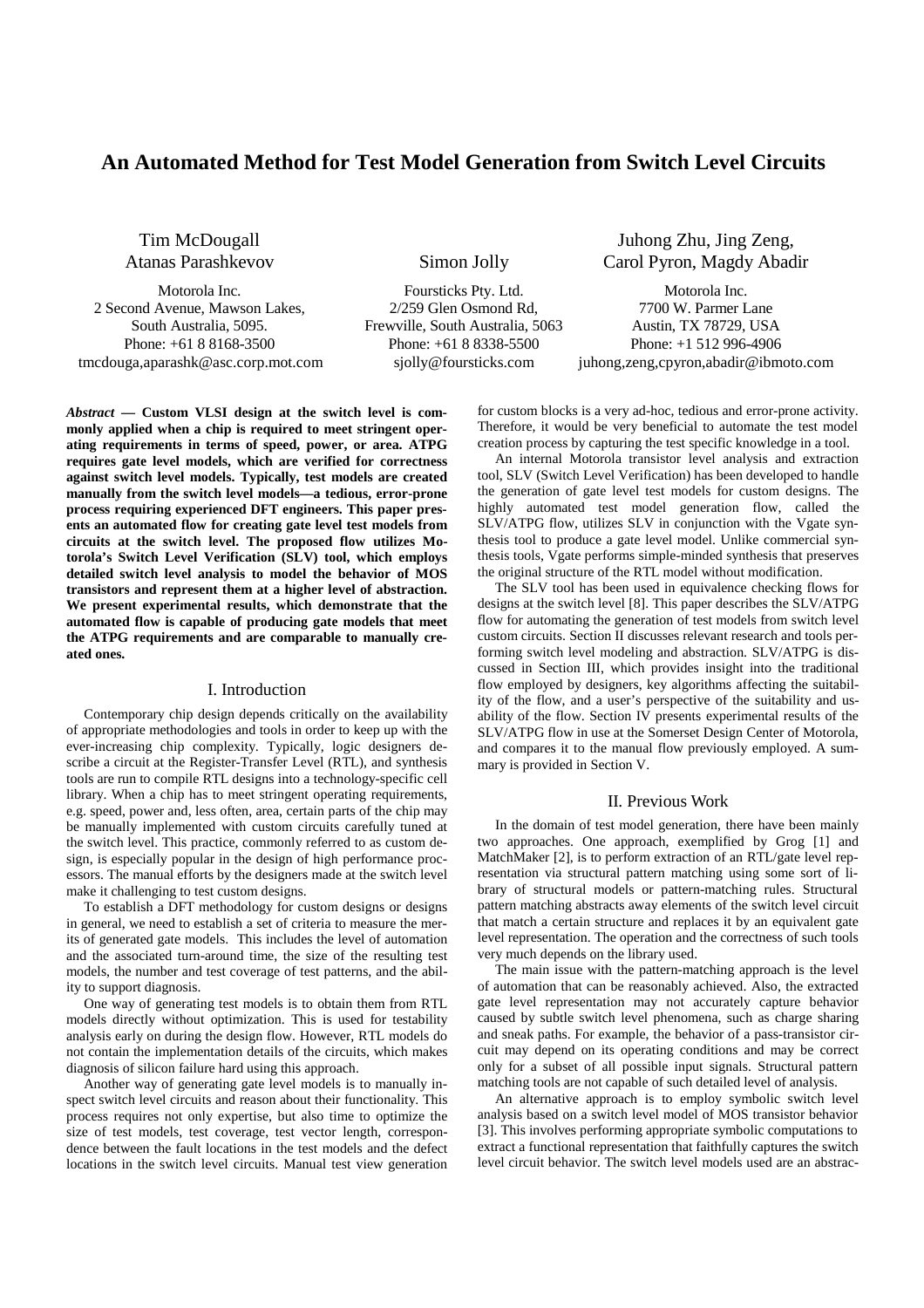tion of the actual circuit behavior and capture a number of attributes, such as transistor strengths and charge node size. The whole circuit is usually partitioned into a set of channel-connected components (CCCs), which may be analyzed independently.

There is a growing number of switch level analysis tools that are available. Anamos [3] and Tranalyze [4] create a gate level model that contains unit delay gates and has an extra simulation clock input, which makes them not applicable to testing custom circuits. LayBool [5] (now called LynxLB) is able to produce an RTL description of a switch level circuit. However, in our experience, it has trouble handling some common circuit structures, e.g. latches with asynchronous inputs and domino logic. OLCC [6] is an experimental tool that only handles combinational logic. GateMaker [7] is an IBM internal tool that produces gate level views for switch level models and is used at IBM for ATPG purposes. Therefore, GateMaker appears well tuned for the needs of testing custom blocks. However, this tool still requires a reasonable amount of manual effort, e.g. in annotating the input design whenever combinational or sequential structural loops are present.

The work presented in this paper utilizes a tool platform called SLV (Switch Level Verification) developed at Motorola Inc. Given a switch level circuit, SLV produces a functionally equivalent RTL model that preserves the hierarchy and overall structure of the input design. SLV builds on the state-of-the-art switch level analysis techniques discussed above and brings about novel algorithms for analyzing pre-charged and sequential logic, gated clocks, structural loops, and hierarchical designs [8]. These techniques significantly reduce the manual intervention required to translate a switch level design into an RTL model. In most cases, the user has to specify only top-level input (environment) constraints and clock signals.

#### III. The Automated Test Model Generation Flow

The need for automation and tool support for test view generation for custom blocks is addressed in the flow illustrated in Figure 1. A two step process is used to obtain a gate level test model from a switch level design. The first step applies the SLV tool to create an RTL model from the switch level input design. The RTL model has to be not only functionally equivalent but also closely resemble the structure and hierarchy of the original circuit to facilitate fault diagnosis. The second step utilizes Vgate to perform synthesis and obtain a gate level model that maintains the RTL model structure. This gate level model is suitable as input to an ATPG tool for test pattern generation. The breakdown of the process into two steps helps to compartmentalize the function of each tool and allows the flexibility of handling other applications. Also, the technical challenges that SLV and Vgate solve in the flow are distinctly different.

The SLV tool employs state-of-the-art algorithms that cover the wide range of custom MOS logic design styles and structures in use at Motorola. SLV has the ability to detect, resolve and generate an equivalent RTL model for combinational structural loops, sequential elements such as latches and flip-flops, and pre-charged logic such as pre-charge gates and domino logic pipelines. These algorithms, while important as they determine the range of circuits which our automated test model generation can handle, are beyond the scope of this paper. In the rest of this section, we discuss the main SLV-related aspects that affect the suitability of the test model produced by the automated flow.

**Hierarchical Analysis.** The SLV tool employs hierarchical switch level analysis, which reduces memory consumption and processing time by analyzing each logic block in the circuit once only, and in relative isolation to the rest of the circuit. As a result, the model generated has a high degree of structural similarity to the input design, which is useful for diagnosis purpose.



Fig. 1. The SLV/ATPG Automated Test Model Generation Flow.

The hierarchical analysis employed by SLV involves three steps:

- 1. Pre-processing of the design hierarchy and selective flattening of parts of the design hierarchy to ensure the correctness of the switch level analysis;
- 2. Evaluation of the design with each non-flattened hierarchical block being analyzed only once;
- 3. Creation of a hierarchical RTL model with instances of nonflattened blocks in the design hierarchy.

With this approach, SLV rarely requires any flattening to be performed during the pre-processing of the design when the input circuit is partitioned in a logical manner with accurate port directions declared in the input model.

**Structure Based Output Generation.** The generation of an RTL description for nets based on their Boolean functions provides functionally correct output. However, often this is not the preferred way of modeling the functionality or does not reflect the structure of the circuit being analyzed, which is required for an optimal test model. This is illustrated in the simple NAND gate example shown in Fig. 2.

The pull-up and pull-down functions of the net 'out' are given by:

out.pull-up =  $-a$  |  $-b$ 

out.pull-down = a & b

As the functions of the net 'out' are Boolean, an example RTL description for net 'out' in the Verilog HDL would be:

assign out =  $-a$  |  $-b$  ;

The Verilog above is functionally correct but does not structurally model a NAND gate. A preferred, equivalent structural representation for net 'out' would be:

assign out =  $-(a & b)$ ;

The ability to produce a gate level test model structurally similar to the initial switch level design is the single most important factor that influences the suitability of the resulting test model. To address this, the SLV tool employs a technique that, in addition to using the resulting net functions, examines the structural relationships within CCCs in the circuit and creates a model closely modeling these.

The structural based output technique is employed on a net by net basis, and performs a depth first path traversal through the gates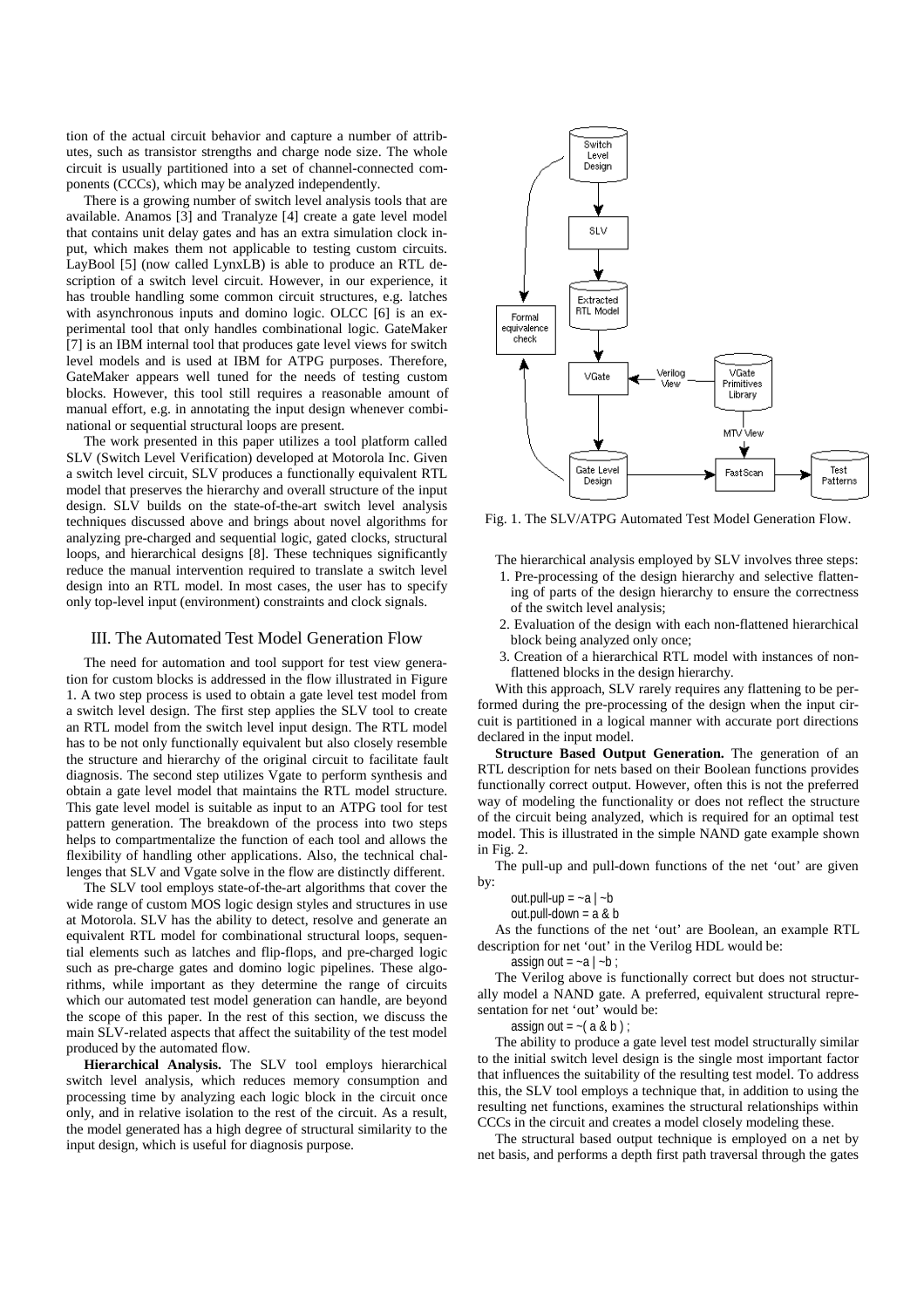and transistors of the CCC containing the net. During the traversal the algorithm examines the functions of nets and the connected circuitry, and attempts to match some basic circuit design styles with the structure of the CCC being explored. If a match is found, then the RTL output is created based on the known structure, hence maintaining structural similarity. Otherwise, SLV reverts to BDD based output techniques.



Fig. 2. A Simple Nand Gate.

The structural output technique will, in general, produce a single RTL statement for each path explored from the net where the traversal commenced, which is desirable for components such as multiplexers. The technique is quite effective at producing structurally similar output for the majority of designs, particularly for small leaf-cells.

**Modeling of Weaker Strength Circuitry.** The explicit path enumeration technique employed by SLV is complicated by the introduction of resistive transistor devices and different strength levels for nets in the analysis. SLV is capable of modeling resistive transistor devices and weak driving strength logic gates by introducing the discrete strength levels defined in Verilog.

The incorporation of these rules into the explicit path enumeration is a two step process involving:

- 1. The calculation of a driving strength for each conducting path, with separate pull-up and pull-down functions maintained for each driving strength;
- 2. The combination of all pull-up functions and all pull-down functions into a single pull-up and pull-down function in a way that captures the notion that a stronger driving strength dominates the effects of a weaker one.

As an example, consider the multiplexer design shown in Fig. 3. The pull-down weak transistor only affects the output if all the select signals are turned off.

SLV produces the following structural based Verilog RTL description:

assign out = sel1 ?  $\sim$  data1 : 1'bz ; assign out = sel2  $?$  ~data2 : 1'bz : assign out =  $\text{sel3}$  ? ~data3 : 1'bz assign (pull0, pull1) out = pulld  $? 1'b1 : 1'b2$ ;

**Input (Environmental) Constraints.** In some designs there are implicit relationships between the behaviors of certain input signals, usually due to the manner in which the design is to be used. The SLV tool does not make any assumptions regarding these relationships without them being explicitly stated by the user – otherwise, the accuracy of generated models would be compromised without the user's awareness.

The example multiplexer in Fig. 3 is presented with no knowledge of its intended environment, and as such the Verilog RTL description produced contains a set of potentially clashing tri-state buffers. The user can provide information about the intended environment by using a constraint, e.g. a 'one-hot' constraint which implies that exactly one specified signal is high and all others are low

at any given time. In a defect-free design the input 'pulld' only affects 'out' in a defective circuit when all selects are off. A 'onehot' constraint could be used to inform SLV about the intended relationship between inputs 'sel1', 'sel2', 'sel3', and 'pulld'. When such a constraint is supplied, SLV produces the following Verilog RTL description:

assign out = sel3 &  $\sim$ data3 | sel2 &  $\sim$ data2 | sel1 & ~data1 | ~sel1 & ~sel2 & ~sel3 & pulld ;



Fig. 3. An example multiplexer.

The above output has changed to a single combinational assignment to net 'out', and structurally represents a multiplexer without unnecessary reconvergent fanout structures. Input constraints provide a level of control regarding the structure of the RTL model produced. This clearly has positive implications for the suitability of the created test model. In addition, the performance and capacity of the SLV tool may also improve as a result of paths that do not conduct under the constraint conditions being eliminated.

**Leaf Level Constraints.** The main user provided guidance required by SLV is the identification of certain constraints of leaf cells. Since SLV cannot identify leaf level constraints systematically, the resulting model can be larger than necessary with poor test coverage. An example of such a leaf-cell implemented using pre-charge logic is shown in Fig. 4.

The nmos device with 'a2' as a gate signal is shared in forming the logic for the three output signals 'out1', 'out2' and 'out3'. Without recognizing the intended constraints between inputs 'a2', 'a1' and 'a3', and similarly between inputs 'b2', 'b1', and 'b3', a complete CCC analysis renders the logic functions as:

 $out1 = clk 8 (a1 | b1 8 (a3 8 b3 | a2))$ 

out2 = b2 & clk & ( a1 & b1 | a3 & b3 | a2 )

out3 = clk & ( a1 & b3 & b1 | a3 | b3 & a2 )

The term 'b2 & clk & a1 & b1' that the SLV tool determines for output 'out2' comes from the path 'p', indicated using a thicker solid line in Fig. 4. This path does not contribute to the output 'out2' if the 'b1' and 'b2' inputs are never high at the same time.

A 'one-hot' constraint specified between inputs 'a2', 'a1' and 'a3', and similarly between inputs 'b2', 'b1', and 'b3', results in the following logic functions capturing the original intent of the designer:

out1 = clk & ( a1 | a2 & b1 ) out2 = clk & b2 & a2

 $out3 = clk 8 (b3 8 a2 | a3)$ 

To assist in the identification of constraints, heuristics are employed to search for multi-sharing structures in leaf cells, which reduce the number of leaf cells that need to be inspected and poten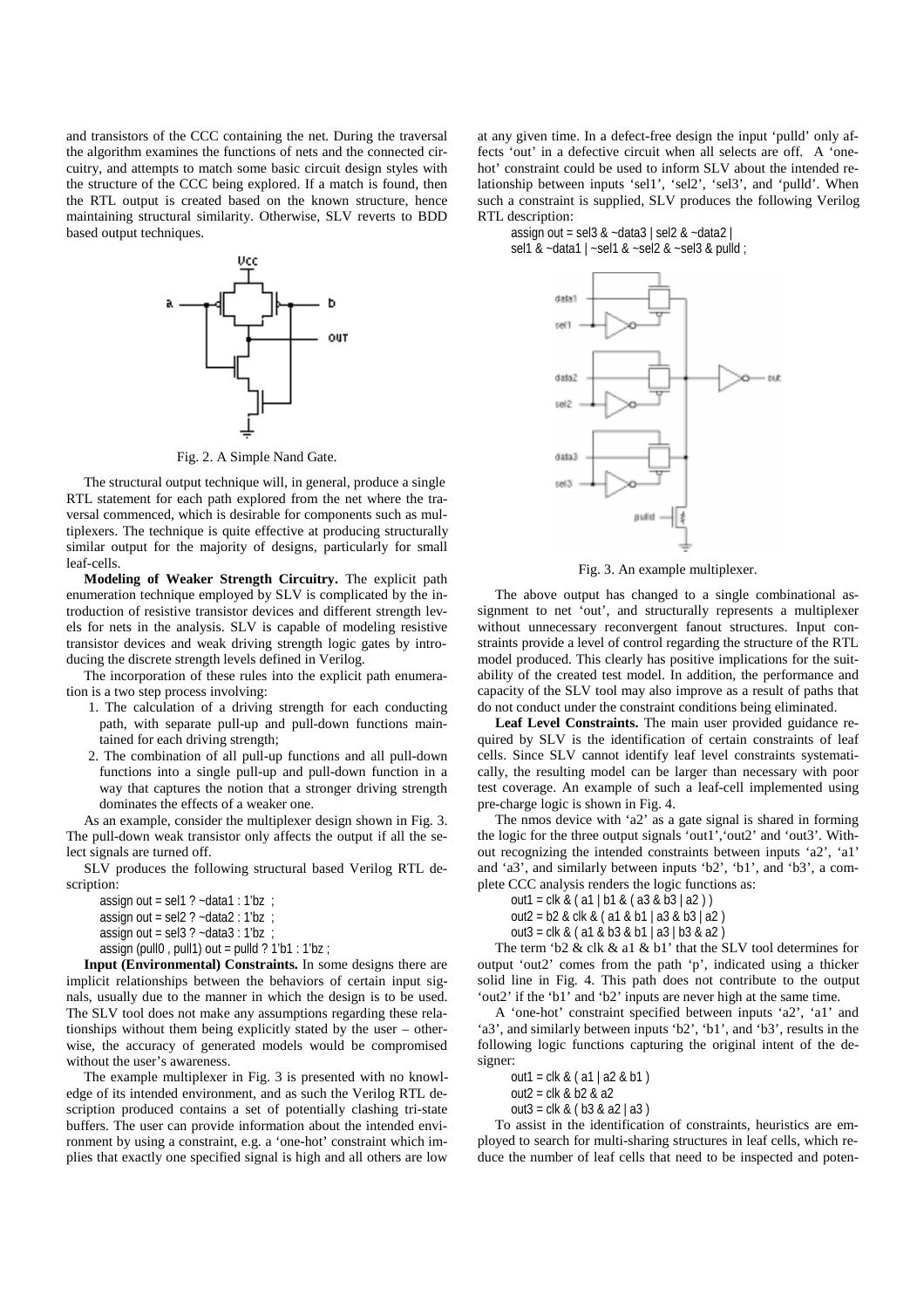tially to be provided with constraints for test model creation. For example, only multi-output cells are examined. The SLV tool can also be used to assist in the detection of multi-sharing structures by detecting and reporting conducting paths that pass through two or more pre-charged nets in a single CCC. To prevent users from specifying constraints for cells that are not guaranteed by the instantiating environment, all leaf level constraints supplied to SLV for test model generations are first proved correct using a separate formal verification flow.



Fig. 4. Leaf Level Constraint Example.

**Component Absorption.** The SLV tool utilizes a user selectable technique called component absorption. The aim of component absorption is to reduce the number of statements in the RTL description without negatively impacting the structural similarities to the input design for an optimal test model. The component absorption technique allows the user to simplify the resulting RTL model produced by SLV.

Component absorption is applied on a net by net basis after the net functions have been determined using explicit path enumeration and prior to output generation. The local pull-up and pull-down functions of each output net of the circuit are examined to determine if they meet the selected compaction requirements, which can be:

- The functions implement a buffer or inverter; or
- The functions implement an arbitrary simple component and are smaller in size than a user definable threshold.

If the local functions of the net meet either of the requirements selected by the user, then the local functions of each input to the CCC containing the output net are absorbed into the output nets functions. This process is repeated until the local functions of the net do not meet either of the compaction requirements. The compaction algorithm traverses by examining the local functions of each net on which the functions of the output net depend, and so on until the input nets of the design are encountered.

While a more compact test model is generally created when the SLV component absorption feature is enabled, it is not always the case. This can be an issue for test model generation. Fig. 5 illustrates an example employing inverters. For the design the logic functions are determined by SLV to be:

 $net1 = F1(a,b)$   $net2 = F2(c,d)$ 

 $x = -net1$   $z = -net2$ 

 $y = net1$  & net2

where  $Fn(s,t)$  implies that the logic functions are the relevant function Fn of inputs 's' and 't'.

When compaction of buffers and inverters is enabled, the internal nets 'net1' and 'net2' are no longer in the RTL description and the logic expressions for 'x', 'y' and 'z' become:

 $x = -F1(a,b)$ 

 $v = F1(a,b)$  &  $F2(c,d)$ 

 $z = -F(0, d)$ 

This introduces unused gates into the test model when 'x' and 'z' may not be used when the circuit is instantiated. However, when the compaction of buffers and inverters is disabled, SLV preserves the original design intent. Since diagnostic analysis traces the back cone logic of fails, multiple instantiation of F1 will hinder the analysis.



Fig. 5. The Effect of the Absorption Option of SLV.

# *A. The Application of the Vgate Tool to Automate the Generation of a Gate Level Model*

The Vgate tool was developed at Motorola Inc, Austin, for the purpose of creating a gate level model from an RTL description. It employs simple synthesis to create the gate level model, the primary aim of which is to preserve the structure of the input RTL description. Vgate is utilized in the automated test model generation flow to produce the gate level test model from the RTL Verilog model obtained by SLV. The following sections present the main considerations of the Vgate tool with respect to producing an optimal test model.

**Multiple Input Gates vs. Cascading Gates.** A factor that can significantly increase the size of the gate level test model is the decomposition of devices with multiple inputs into groups of devices with fewer inputs. This results in a test model with cascading gates with few inputs each, thus introducing priorities on the input signals. Multiple input devices should be used in preference, thus simplifying the test model and representing the functionality without priorities.

The Vgate tool provides the ability to switch between these two output styles and the multiple input gates option is selected for the automated test model generation flow.

**Modeling of Scan Latches.** The issue of scan latch modeling for the test view requires a project specific decision. Vgate provides support for this by identifying and compiling specific latches in the RTL design as scan latches in the test model, e.g. a 2 port LSSD. To enable this, users of the SLV/ATPG flow need to manually identify which top-level input signals are to be regarded as scan clocks.

## *B. User Flow for ATPG Gate Level model creation*

To handle test model creation for complex custom blocks, the automated flow was established using the SLV/ATPG technology. The detailed flow of the application of the SLV/ATPG automated test model generation process is shown in Fig. 6. There can be many leaf-cells in a custom circuit, and each can be contained at the top-level of the hierarchy or at some intermediate level.

SLV/ATPG is executed twice in the applied semi-automated flow. In the first pass, SLV/ATPG is executed on the top-level custom circuit with the top-level constraints specified for the design. If leaf-cell constraints have been identified and verified, SLV/ATPG may have to be run a second time on these leaf cells with the identified constraints, with the goal of obtaining a more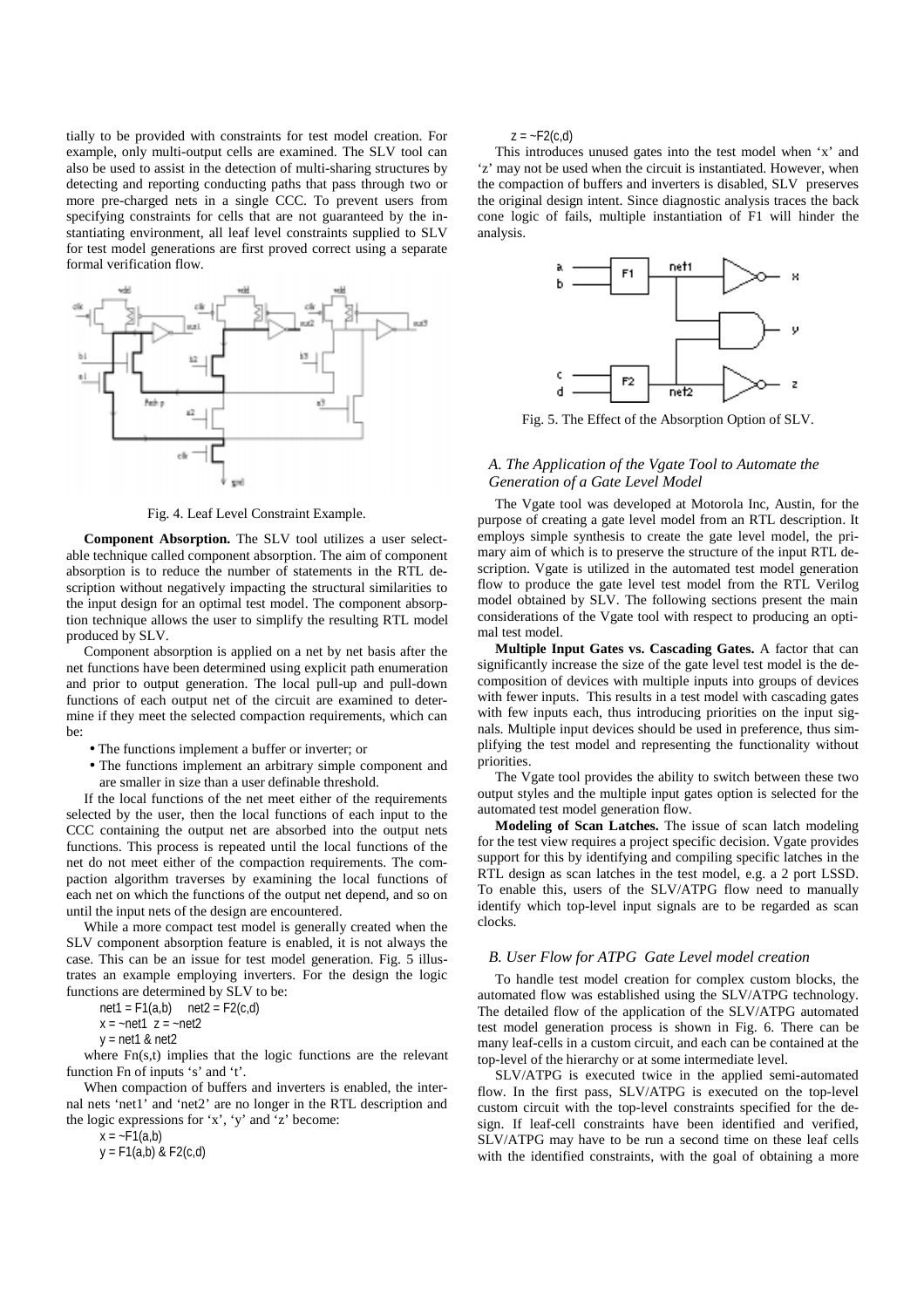compact test model for these leaf-cells. The more compact test models for the leaf-cells are used to replace the corresponding ones from the first run (illustrated using dashed lines). The second pass of the SLV/ATPG flow is performed with several combinations of settings of SLV/ATPG switches that affect the generation of test models. This allows the gate level test model to be finely tuned.

# IV. Experiments and Results

**Automatic Test Model Generation.** The SLV/ATPG automated test model generation flow has been evaluated extensively at the Somerset Design Center of Motorola. It is considered a proven technology and is being used and improved for on-going projects. In Table 1, we compare SLV/ATPG generated test models with the corresponding test models created manually by test engineers as indicated by the subscripts 't' and 'm' in the table. The designs created using the SLV/ATPG flow were generated directly by executing SLV at the top-level in the design hierarchy with constraints in the single pass I. We use a commercial ATPG tool to measure test quality of all test models.

The design name abbreviations in Table 1 follow these conventions: *dm*: dynamic multiplexer; *dmn*: dynamic multiplexer with n select signals; *dc*: dynamic comparator; *dmxy*: dynamic x:y multiplexer; *dr*: dynamic rotator; *drn*: n-bit dynamic rotator; *sh*: shifter; *a*: adder; *an*: n-bit adder.

The categories in the first row of the table are defined as follows:

| TCov:  | test coverage: percentage of the detected faults                                             |
|--------|----------------------------------------------------------------------------------------------|
|        | over the testable faults.                                                                    |
| FCov:  | fault coverage: percentage of the detected faults                                            |
|        | in relation to the total faults.                                                             |
| Patt:  | the number of test patterns.                                                                 |
| Gates: | total number of gates in the test model.                                                     |
| RE:    | the number of redundant faults.                                                              |
| CFU:   | collapsed fault list (see FU below).                                                         |
| FU:    | 'full' or complete faults                                                                    |
|        | $\overline{a}$ and $\overline{a}$ and $\overline{a}$ and $\overline{a}$<br>$\cdots$ $\cdots$ |

As shown in Table 1, for the comparison categories listed above, the data from the manual and automatic flows are comparable with the following observations:

- Gate size: the SLV/ATPG generated test models are consistently slightly larger than the manually created test models, with the difference being the largest for the 50-bit adder design 'a50', and no difference for the shifter design 'sh' which is the second largest design of all;
- Test coverage: the manual and automated flows give the same results for the majority of the designs. The exceptions are the dynamic comparator design 'dc', for which the manually created test model produces a slightly better result, and the 50-bit adder design 'a50', for which the automatically created test model gives a slightly better coverage. To achieve a given test coverage target, the two flows require approximately the same number of test patterns;
- Fault coverage: depending on whether redundancies exist in the resulting models, the fault coverages between the test models vary. The manually created models for the 8/16-bit dynamic rotators contain more redundancies than those created automatically, hence their fault coverages are lower than those of the automatically created models. On the other hand, the automatically created model for the dynamic multiplexer design has a higher redundancy count with a corresponding lower fault coverage compared to the manually created model.

**Semi-Automatic Test Model Generation.** The semi-automated test generation flow (using both pass I and pass II) was performed on the remaining designs, with constraints for leaf-cells identified and SLV/ATPG being executed with different combinations of switch settings in pass II. The combinations of switch settings identified as affecting the automated test models (named as 't1', 't2', 't3', and 't4') are shown in Table 2.



Fig. 6. Semi-Automated Test Model Generation.

The comparison of the semi-automated generated test models and the manually created test models again indicated by the subscript 't' and 'm' after the design name is presented in Table 3.

| Name                       | TCov  | Fcov  | Patt | Gates | RE  | CFU  | FU    |
|----------------------------|-------|-------|------|-------|-----|------|-------|
| dm2 <sub>m</sub>           | 100   | 100   | 9    | 15    | n   | 26   | 62    |
| dm2 <sub>t</sub>           | 100   | 100   | 6    | 17    | 10  | 26   | 66    |
| dm4 <sub>m</sub>           | 100   | 100   | 18   | 25    | 0   | 46   | 114   |
| dm4 <sub>t</sub>           | 100   | 100   | 10   | 27    | 10  | 42   | 110   |
| $ dc_m$                    | 96.58 | 96.58 | 26   | 51    | 10  | 88   | 234   |
| $dc_t$                     | 95.29 | 95.29 | 26   | 59    | 0   | 103  | 276   |
| dm41 <sub>m</sub>          | 100   | 100   | 20   | 69    | O   | 150  | 338   |
| $dm41_t$                   | 100   | 96.17 | 22   | 81    | 16  | 178  | 418   |
| dr16 <sub>m</sub>          | 100   | 92.83 | 43   | 304   | 118 | 784  | 1814  |
| dr16 <sub>t</sub>          | 100   | 96.19 | 37   | 325   | 63  | 768  | 1864  |
| dr32 <sub>m</sub>          | 100   | 97.72 | 79   | 820   | 99  | 1860 | 4684  |
| $dr32_t$                   | 100   | 97.22 | 83   | 854   | 131 | 1956 | 5004  |
| dr8 <sub>m</sub>           | 100   | 85.06 | 41   | 176   | 116 | 482  | 1098  |
| dr8 <sub>t</sub>           | 100   | 92.46 | 37   | 196   | 52  | 450  | 1114  |
| shm                        | 100   | 100   | 222  | 1699  | 0   | 3438 | 9706  |
| $\mathsf{sh}_{\mathsf{t}}$ | 100   | 100   | 222  | 1699  | 0   | 3438 | 9706  |
| a50 <sub>m</sub>           | 99.88 | 96.35 | 257  | 1720  | 323 | 3450 | 9146  |
| a50 <sub>t</sub>           | 99.90 | 96.96 | 270  | 2180  | 323 | 3613 | 10986 |

Table 1. Automatic Test Model Generation.

The design names were abbreviated in Table 3 and follow the same convention as in Table I while "lza" is a 50-bit lza adder. Table 3 shows that all designs have at least one combination of SLV switch settings that result in the SLV/ATPG generated test models possessing improved test and fault coverages than those corresponding to the manually created models. The sole exception is the 36-bit adder design 'a36' for which the manually created test model has test and fault coverages marginally better than those of the SLV/ATPG created test model. The sizes of the test models (in terms of the number of gates) are comparable between the manually flow and the SLV/ATPG flow, and are considered acceptable by test engineers. The selection of exactly which test models created by SLV/ATPG are used is left to the test engineers.